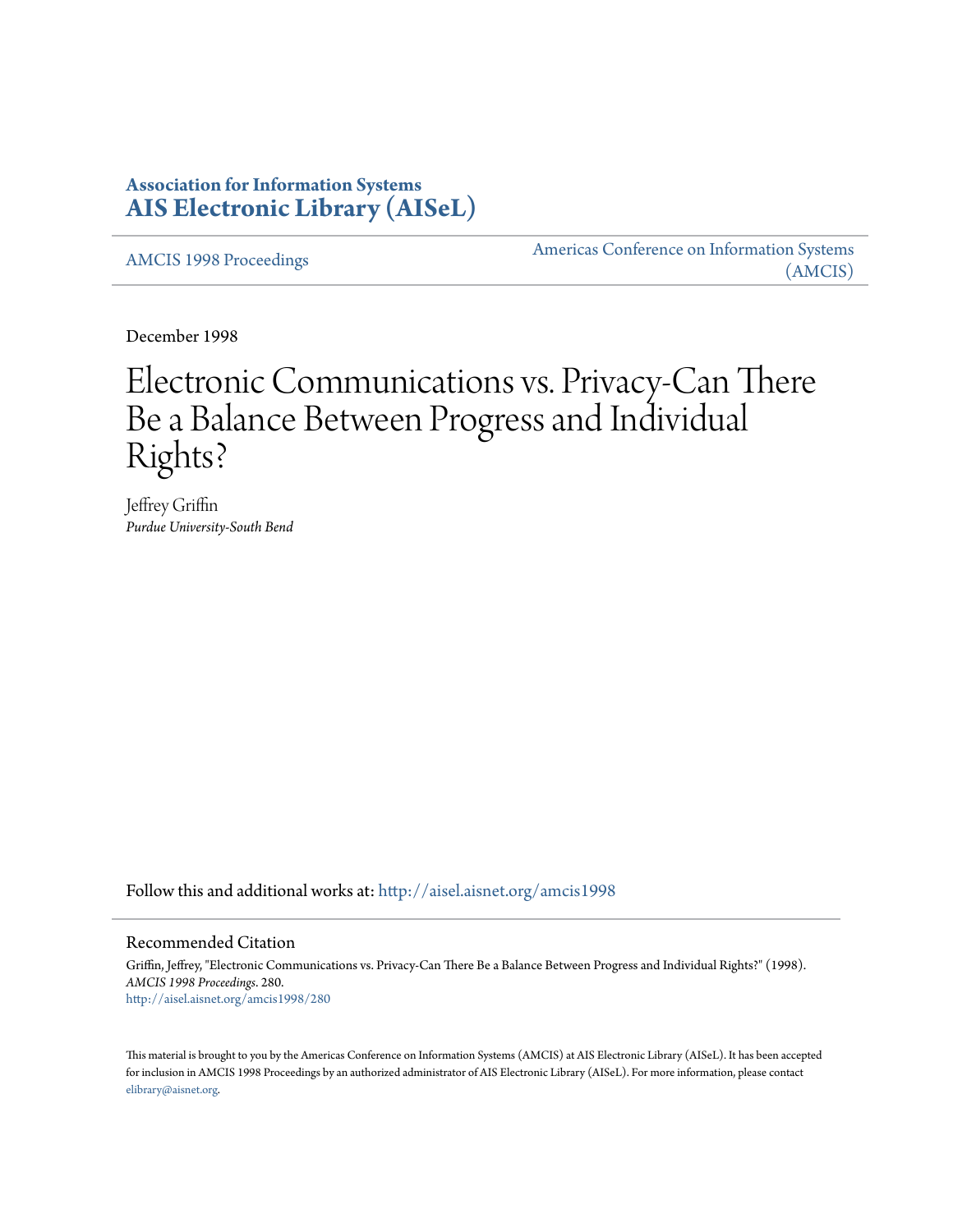## **Electronic Communications vs. Privacy — Can There Be a Balance Between Progress and Individual Rights?**

**Jeffrey A. Griffin**

Computer Information Systems and Technology Purdue University – South Bend

#### **Abstract**

*The decade of the nineties has seen an explosive growth in the use of e-mail as a means of communication for both business and personal purposes. The security of information shared through e-mail, as well as privacy issues related to this communication, have been popular topics of discussion. From "The Playboy Forum" to mainstream business publications, the debate continues as to whether this communication is adequately safeguarded. This paper will discuss some of the issues related to privacy of e-mail.*

#### **E-mail Privacy Issues in the Workplace**

Corporate America has embraced e-mail as the communication method of choice. It has enhanced internal, as well as external, communication for organizations worldwide. But it has also created a new set of policy problems including ownership and privacy issues.

Legislation has helped to answer some of the ownership questions. The Electronic Communications Privacy Act, which was enacted in 1986, offered corporations far-reaching ownership rights related to electronic communications including e-mail and voice mail. This Act gave corporations the right to review non-voice messages, such as e-mail, that are stored in the organization's information systems. This right even includes unopened e-mail messages that are stored in the addressee's electronic mailbox.

How common is corporate eavesdropping? A recent survey of businesses found that approximately 25 percent of those surveyed admitted to "eavesdropping" on their employees by reviewing computer files, e-mail or voice mail [1].

Most employees outside of the computer industry do not understand the issues related to corporate ownership of e-mail. It would be fair to assume that they have the misconception that the rights to free speech and privacy protect the e-mail they send. However, the Electronic Communications Privacy Act deems these rights as not applicable to communications sent over corporate-owned networks and systems. There are a number of court cases, which have supported the termination of employees for issues related to e-mail.

One such case, Smyth v. Pillsbury resulted from the firing of Michael A. Smyth, a Pillsbury employee. Smyth was terminated for "…transmitting what it (Pillsbury) deemed to be inappropriate and unprofessional comments over defendant's e-mail system…" [2].

In another case, an employee was fired for refusing to monitor employee e-mail [3]. These cases, and others like them, have been upheld in appeals further supporting the corporation's right to review electronic communications transmitted on corporateowned equipment.

There is an obvious lack of understanding of the legal rights of ownership over e-mail and other types of electronic communications. And organizations, for the most part, are not adequately educating employees about the proper use of e-mail, company policies related to the ownership, review of and implications of using e-mail.

The "delete" key is another source of misunderstanding for many employees. It offers many individuals a false sense of security when it comes to electronic communications. Most large information systems have extensive back-up systems that back up information continually. Just because an individual deletes a piece of e-mail doesn't mean that communication gone. In fact, it's stored somewhere in the system's archives and can be retrieved. E-mail communications are being subpoenaed frequently to settle lawsuits [4].

#### **Privacy Issues on the Web**

As home computers have become more and more affordable they have become a common fixture in millions of American homes. The explosive growth of the Internet has introduced e-mail, electronic shopping, and "browsing" to millions of people worldwide. The world is literally at our fingertips.

Most people assume that the same protections that exist for our mail exist for our e-mail. But this is not the case. Information that is transmitted on a networked e-mail system is accessible.

Imagine the outrage that would be expressed if it became customary for every piece of mail dropped in the mailbox to be reviewed by an employee of the U.S. Postal Service before being delivered to its final destination!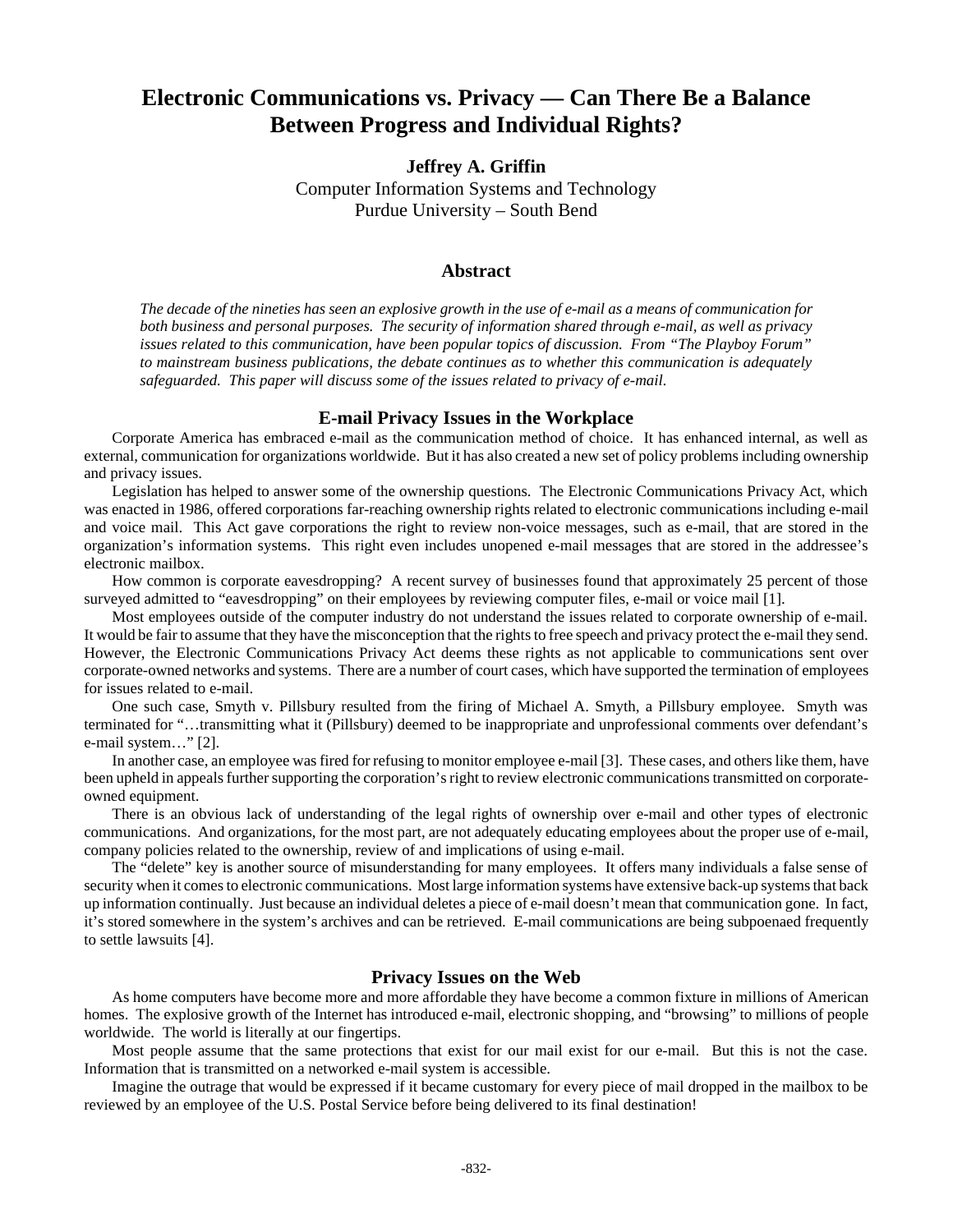In many cases, each mouse click on the Web sends a signal to marketers monitoring the Internet. These tracking mechanisms, called "cookies", tell those marketers what a person is interested in enabling companies to target potential customers for particular marketing plans [5].

#### **Strategies for Protecting Privacy in the Electronic Age**

What can be done to optimize the usefulness of today's electronic communication technologies, while protecting the individual and business communications being transmitted?

Businesses must prepare themselves and their employees for the inevitable privacy challenges that will occur as a result of electronic communications. Corporate policies that address the writing and reviewing of e-mail should be developed within every organization with computer network technology. Although nearly 80 percent of companies in the U.S. have e-mail, less than 40 percent have company policies to address appropriate Internet usage for their employees [4].

Resources are available to assist organizations in developing these policies. Once such resource is called "Access to and Use and Disclosure of Electronic Mail on Company Computer Systems: A Tool Kit for Formulating your Company's Policy". The kit addresses the essential issues to be considered when formulating policy as well as describing a method for involving personnel at all levels in the development [3].

The level of privacy to be extended to employees is a corporate philosophical decision that should start at the Board level and be filtered through all levels of the organization. A balance must be struck between protecting the privacy of employees, maintaining trust and productive relationships between employees and management, and assuring the security of strategic corporate information.

As e-mail gains in popularity organizations are being formed to lead the way in developing policy related to protecting the company and the individual. The Electronic Messaging Association has been actively urging organizations to develop workplace policies and offers assistance in doing so [6].

Other helpful references for development of corporate policy include "The Internet and Business: A Lawyer's Guide to the Emerging Legal Issues" from the Computer Law Association, as well as the Web site from North Carolina State University [4].

A second essential element in protecting privacy for the employee is to inform every employee of the company's policy on e-mail. If it is the policy of the company to review e-mail, that must be communicated to the employees. This knowledge will enable the employee to make informed decisions when sending e-mail that could be potentially career-limiting.

But can we rely solely on the business ethics of the corporation? This author believes not.

The Pillsbury case was an important case not only because it upheld legislation which states that the e-mail was the property of the corporation. This case was troublesome because Pillsbury had a corporate policy, which stated that e-mail communications were confidential and would not be used as grounds for dismissal of an employee [7]. The court had to weigh federal legislation against a company policy, which was obviously not being followed. The decision to terminate Mr. Smyth was upheld by the U.S. District Court in Pennsylvania. Obviously company policy and the ethics being practiced by the management of the company were not adequate to avoid these electronic communication dilemmas.

Legislation such as the Electronics Communications Privacy Act can help. However, protections for the household user of e-mail need to be developed as well.

Unfortunately, through controls on technology exports the federal government has managed to limit the use of encryption. This assists law enforcement officials in the interception of potentially harmful communications. There is, however, a push to broaden the use of encryption.

An organization has been formed, Americans for Computer Privacy, whose goal is to educate the public about the advantages of encryption in such areas as protecting medical information, maintaining the security of on-line transactions and in the overall protection of people's privacy. This group has the support of many of the major high tech companies including Intel and Microsoft [8].

In addition, Congress is beginning to respond to the growing need to protect electronic communications while maintaining the American corporation's ability to compete in a worldwide marketplace.

The Security and Freedom through Encryption (SAFE) Act is just one bill currently before Congress. It is enjoying broad, bipartisan support and currently has 250 House cosponsors! This Act addresses the issues of broadening exports of U.S.-made encryption products while maintaining safeguards for military and weapon technologies.

#### **Conclusion**

An increasing number of industries are embracing electronic communications methods as a means of sharing information in a timely and cost-effective manner. The banking industry and health care organizations are making great strides in the development of state-of-the-art information systems. It will be imperative that the issues of privacy be resolved quickly in order to aid these relative newcomers in making advancements in electronic communications.

This author believes there is no single solution to the problem of protecting privacy of electronic communications. As the work environment continues to become more complicated and the technologies being used continue to evolve this issue of privacy of communications will continue to be difficult to address.